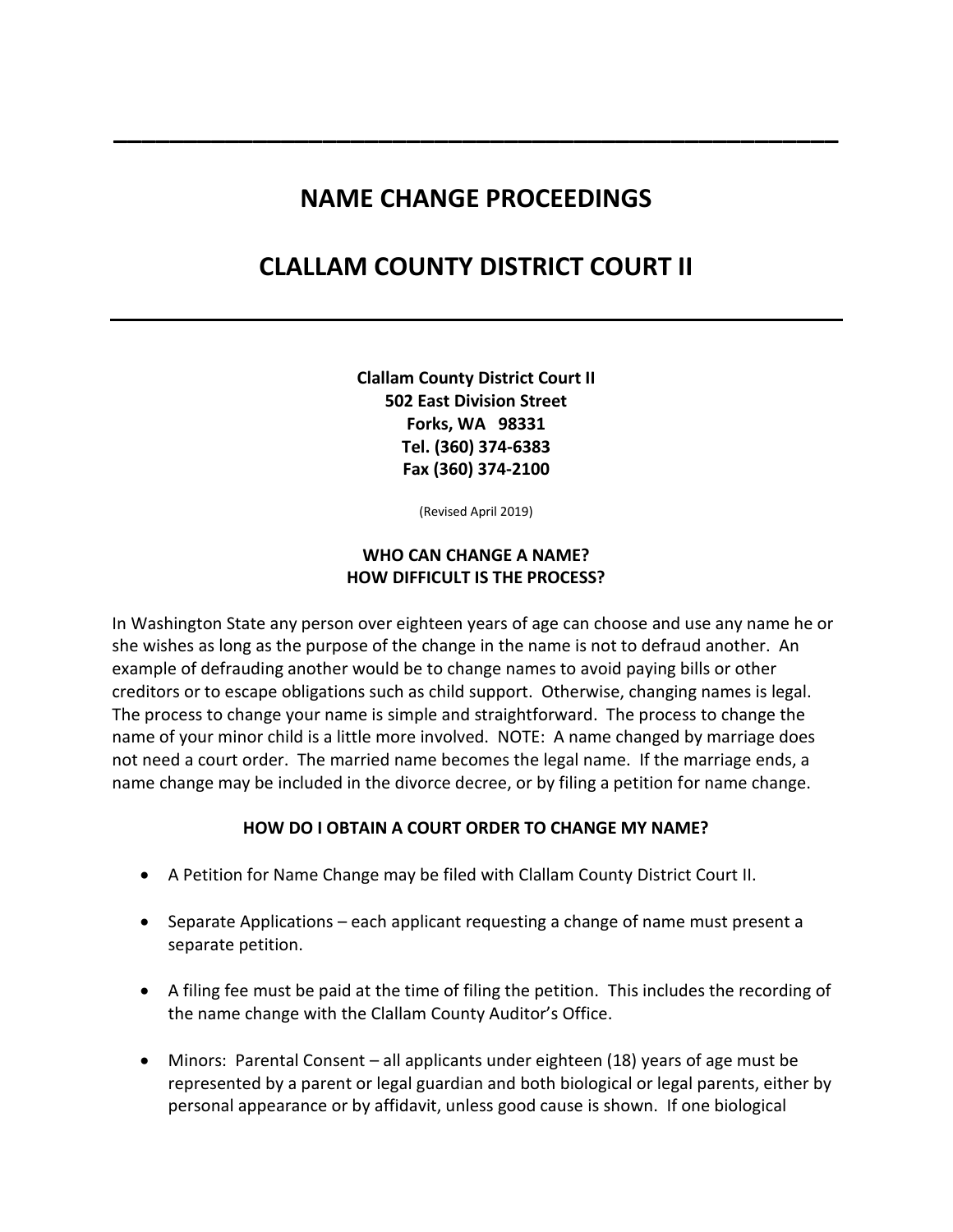parent's whereabouts is unknown, the court must be satisfied that the petitioner made attempts to provide notice to the absent parent by sending, via certified mail, to the last known address. (Requests for exceptions to this policy must be presented to the judge.)

- Birth Certificate a certified copy of any minor applicant's birth certificate or suitable identification must be presented to the clerk for verification and copying.
- Certified copies of the order may be obtained from the Clallam County Auditor's Office approximately one week after the hearing. A fee will be charged by the Auditor's Office for the certification.

## **HOW DO I CHANGE THE NAME ON A BIRTH CERTIFICATE?**

Mail a certified copy of the court order to:

Dept. of Health, Center for Health Statistics PO Box 9709 Olympia, WA 98507-9709

A fee will be charged to purchase a copy of the amended Birth Certificate. Contact the Center for Health Statistics at (360) 236-4300, if you have any further questions about this process. For out of state births, contact the Vital Records office of that state to determine that state's procedures.